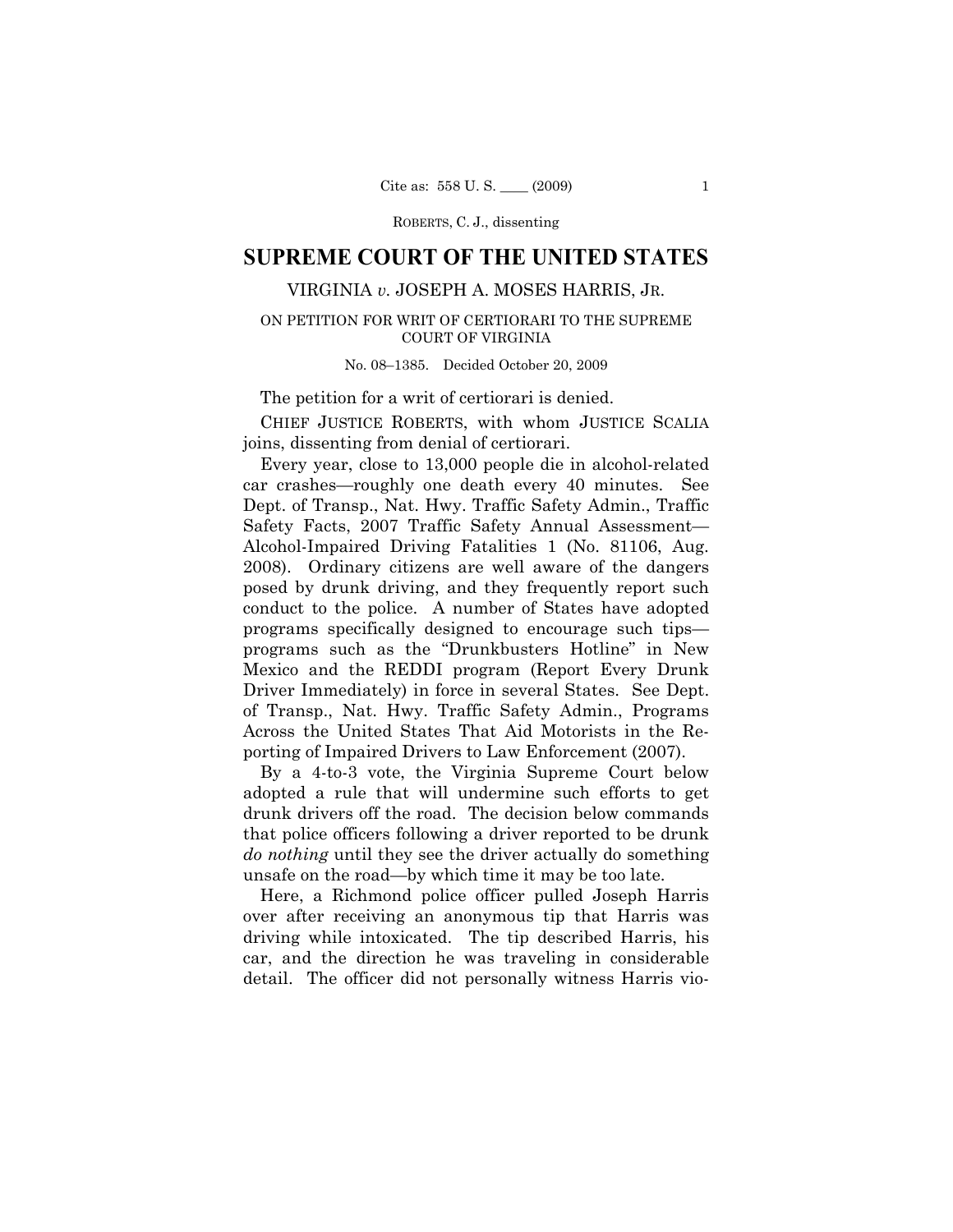#### 2 VIRGINIA *v.* HARRIS

#### ROBERTS, C. J., dissenting

late any traffic laws. When Harris was pulled over, however, he reeked of alcohol, his speech was slurred, he almost fell over in attempting to exit his car, and he failed the sobriety tests the officer administered on the scene. Harris was convicted of driving while intoxicated, but the Virginia Supreme Court overturned the conviction. It concluded that because the officer had failed to independently verify that Harris was driving dangerously, the stop violated the Fourth Amendment's prohibition on unreasonable searches and seizures. 276 Va. 689, 696–698, 668 S. E. 2d 141, 146–147 (2008); see Pet. for Cert. 4 (citing record).

I am not sure that the Fourth Amendment requires such independent corroboration before the police can act, at least in the special context of anonymous tips reporting drunk driving. This is an important question that is not answered by our past decisions, and that has deeply divided federal and state courts. The Court should grant the petition for certiorari to answer the question and resolve the conflict.

On the one hand, our cases allow police to conduct investigative stops based on reasonable suspicion, viewed under the totality of the circumstances. *Terry* v. *Ohio*, 392 U. S. 1, 22 (1968); *Alabama* v. *White*, 496 U. S. 325, 328– 331 (1990). In *Florida* v. *J. L.*, 529 U. S. 266, 270 (2000), however, we explained that anonymous tips, in the absence of additional corroboration, typically lack the "indicia of reliability" needed to justify a stop under the reasonable suspicion standard. In *J. L.*, the Court suppressed evidence seized by police after receiving an anonymous tip alleging that a young man, wearing a plaid shirt and waiting at a particular bus stop, was carrying a gun. The majority below relied extensively on *J. L*. in reversing Harris's conviction.

But it is not clear that *J. L.* applies to anonymous tips reporting drunk or erratic driving. *J. L.* itself suggested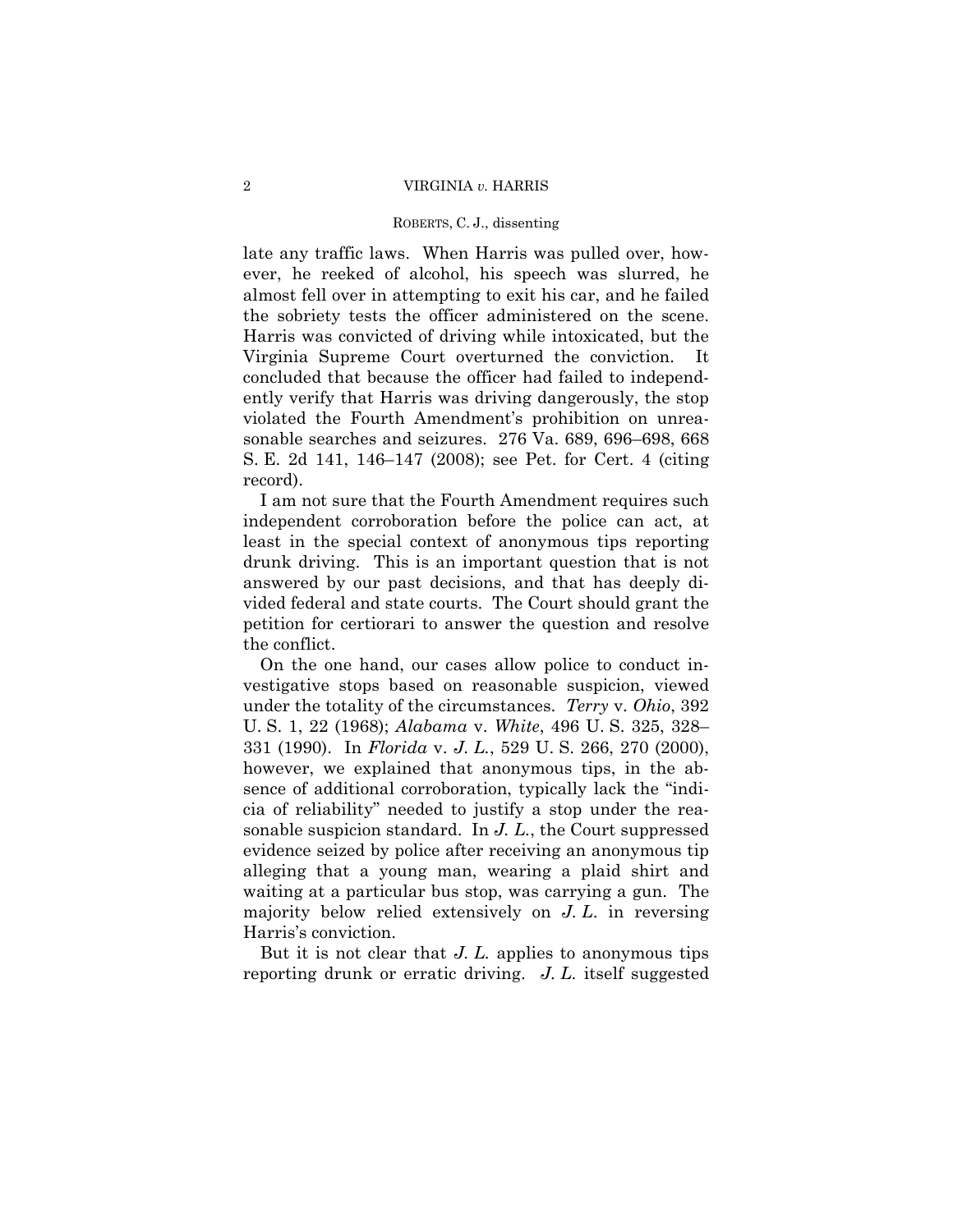#### ROBERTS, C. J., dissenting

that the Fourth Amendment analysis might be different in other situations. The Court declined "to speculate about the circumstances under which the danger alleged in an anonymous tip might be so great as to justify a search even without a showing of reliability." *Id.*, at 273. It also hinted that "in quarters where the reasonable expectation of Fourth Amendment privacy is diminished," it might be constitutionally permissible to "conduct protective searches on the basis of information insufficient to justify searches elsewhere." *Id.*, at 274.

There is no question that drunk driving is a serious and potentially deadly crime, as our cases have repeatedly emphasized. See, *e.g.*, *Michigan Dept. of State Police* v. *Sitz*, 496 U. S. 444, 451 (1990) ("No one can seriously dispute the magnitude of the drunken driving problem or the States' interest in eradicating it. Media reports of alcohol-related death and mutilation on the Nation's roads are legion"). The imminence of the danger posed by drunk drivers exceeds that at issue in other types of cases*.* In a case like *J. L.*, the police can often observe the subject of a tip and step in before actual harm occurs; with drunk driving, such a wait-and-see approach may prove fatal. Drunk driving is always dangerous, as it is occurring. This Court has in fact recognized that the dangers posed by drunk drivers are unique, frequently upholding antidrunk-driving policies that might be constitutionally problematic in other, less exigent circumstances.1

——————

<sup>1</sup>See, *e.g.*, *Michigan Dept. of State Police* v. *Sitz*, 496 U. S. 444, 455 (1990) (approving use of field-sobriety checkpoints of all approaching drivers, despite fact that over 98 percent of such drivers were innocent); *South Dakota* v. *Neville*, 459 U. S. 553, 554, 560 (1983) (upholding state law allowing a defendant's refusal to take a blood-alcohol test to be introduced as evidence against him at trial); *Mackey* v. *Montrym*, 443 U. S. 1, 17–19 (1979) (upholding state law requiring mandatory suspension of a driver's license upon a drunk-driving suspect's refusal to submit to a breath-analysis test); see also *Indianapolis* v. *Edmond*, 531 U. S. 32, 37–38 (2000) (noting that in the Fourth Amendment context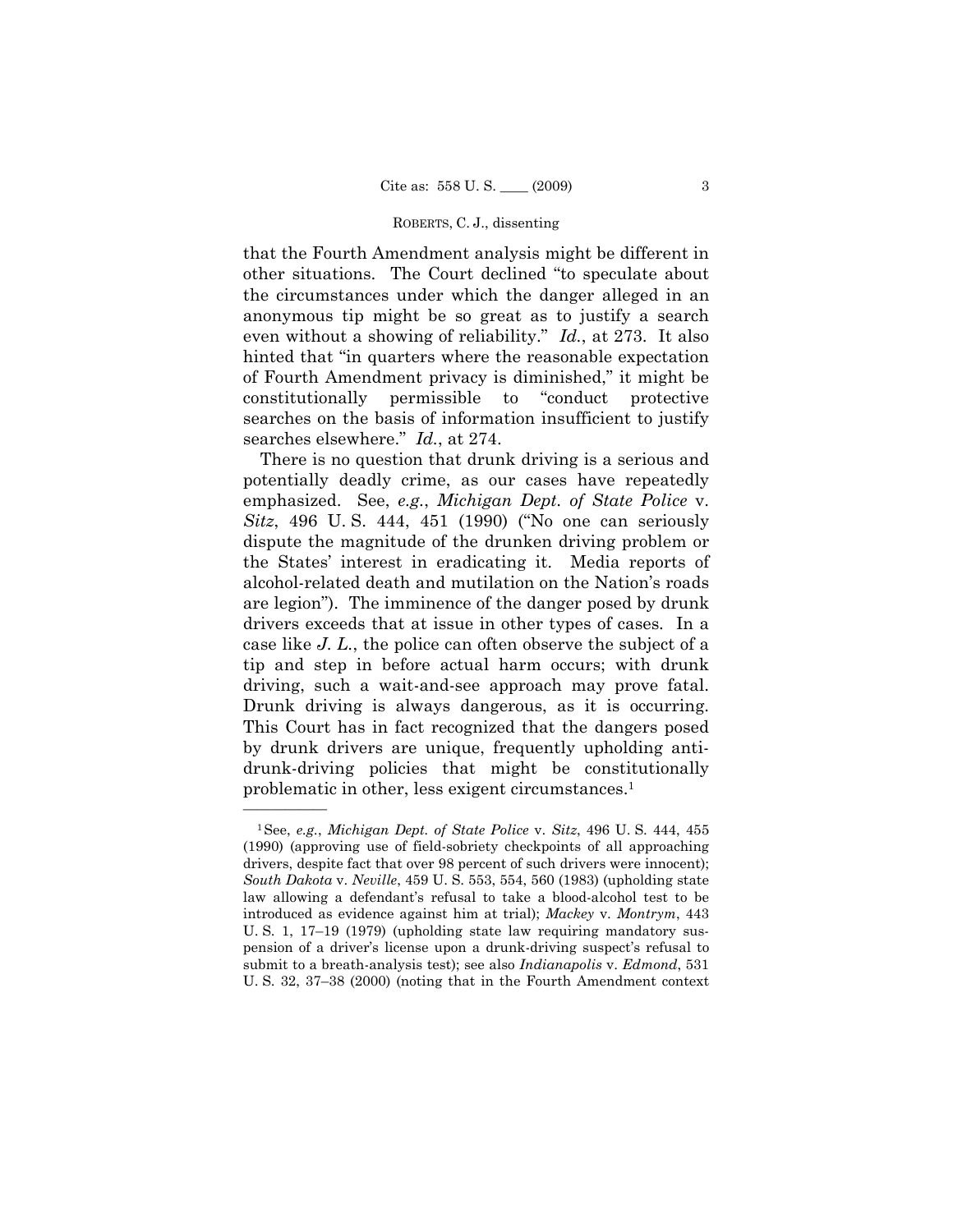## 4 VIRGINIA *v.* HARRIS

#### ROBERTS, C. J., dissenting

In the absence of controlling precedent on point, a sharp disagreement has emerged among federal and state courts over how to apply the Fourth Amendment in this context. The majority of courts examining the question have upheld investigative stops of allegedly drunk or erratic drivers, even when the police did not personally witness any traffic violations before conducting the stops.2 These courts have typically distinguished *J. L.*'s general rule based on some combination of (1) the especially grave and imminent dangers posed by drunk driving; (2) the enhanced reliability of tips alleging illegal activity in public, to which the tipster was presumably an eyewitness; (3) the fact that traffic stops are typically less invasive than searches or seizures of individuals on foot; and (4) the diminished expectation of privacy enjoyed by individuals driving their cars on public roads. A minority of jurisdictions, meanwhile, take the same position as the Virginia Supreme Court, requiring that officers first confirm an anonymous tip of drunk or erratic driving through their own independent observation.3 This conflict has been expressly noted by the lower courts.4

——————

the Court has upheld government measures "aimed at removing drunk drivers from the road," distinguishing such measures from those with the primary purpose of "detect[ing] evidence of ordinary criminal wrongdoing"). 2See, *e.g.*, *United States* v. *Wheat*, 278 F. 3d 722 (CA8 2001); *People* v.

*Wells*, 38 Cal. 4th 1078, 136 P. 3d 810 (2006); *State* v. *Prendergast*, 103 Haw. 451, 83 P. 3d 714 (2004); *State* v. *Walshire*, 634 N. W. 2d 625 (Iowa 2001); *State* v. *Crawford*, 275 Kan. 492, 67 P. 3d 115 (2003); *Bloomingdale* v. *State,* 842 A. 2d 1212 (Del. 2004); *State* v. *Golotta*, 178 N. J. 205, 837 A. 2d 359 (2003); *State* v. *Scholl*, 2004 SD 85, 684 N. W. 2d 83; *State* v. *Boyea*, 171 Vt. 401, 765 A. 2d 862 (2000); *State* v. *Rutzin-*

*ski*, 2001 WI 22, 241 Wis. 2d 729, 623 N. W. 2d 516. 3See, *e.g.*, *McChesney* v. *State,* 988 P. 2d 1071 (Wyo. 1999); *Commonwealth* v. *Lubiejewski*, 49 Mass. App. 212, 729 N. E. 2d 288 (2000); *State* v. *Sparen*, No. CR00258199S, 2001 WL 206078 (Conn. Super. Ct., Feb. 9, 2001) (unpublished). 4See, *e.g.*, *Wheat*, *supra*, at 729–730 (reviewing cases upholding stops,